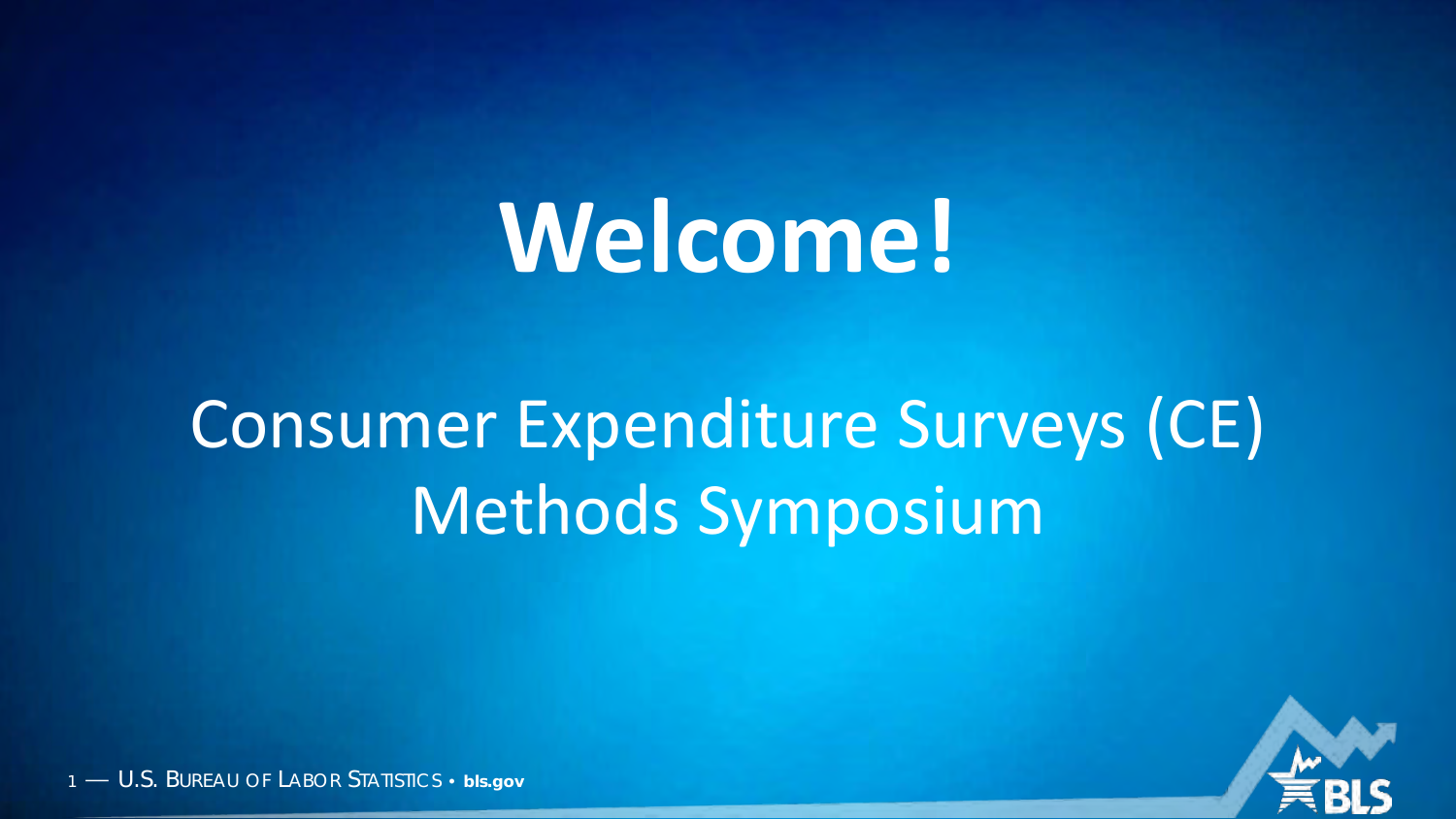# **Technical Help: Use the chat box OR email [CE\\_WORKSHOP\\_HELP@bls.gov](mailto:CE_WORKSHOP_HELP@bls.gov)**

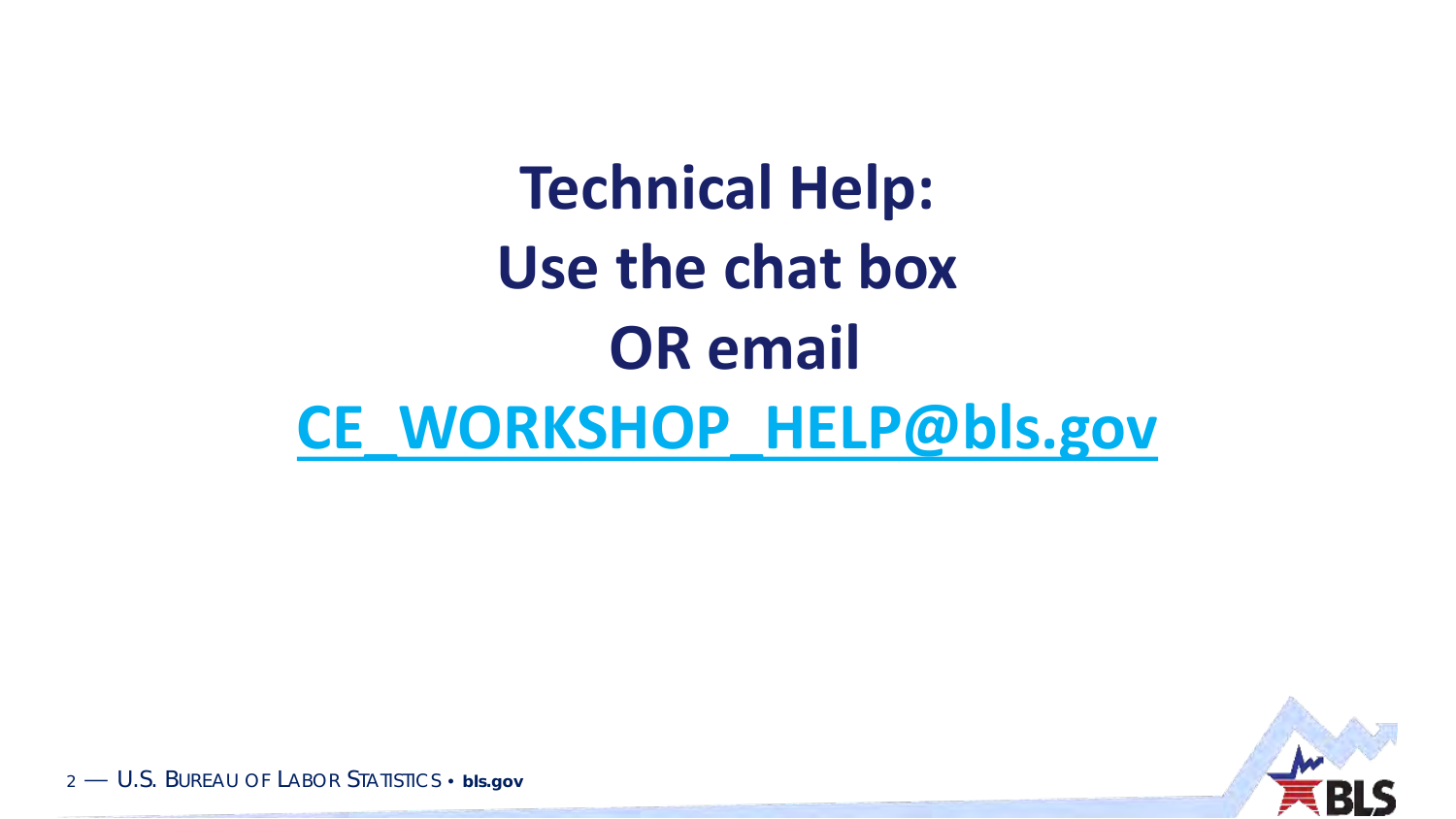#### **Agenda**

**1:00-2:00 p.m. Session I**

Welcome and CE Redesign Update ‐ *Laura Erhard*

Navigating a Pandemic: Adjusting CE Field Data Collection During COVID-19 ‐ *John Gloster and Alicia Walker, U.S. Census Bureau* An Examination of Nonresponse Bias in the Consumer Expenditure Surveys During the COVID-19 Period ‐ *Stephen Ash, Division of Price Statistical Methods*

**2:00-2:15 p.m. Break**

**2:15-3:15 p.m. Session II**

COVID-19's Effect on the Consumer Expenditure Surveys' Estimates ‐ *Bryan Rigg and Brett Creech*

COVID-19 Protocol Changes and Consumer Expenditure Diary Reporting in 2020 ‐ *Brett McBride and Nikki Graf, Ph.D.*

Consumer Expenditure Interview Survey: Data Quality Assessment Pre vs. Post COVID-19 ‐ *David Biagas, Ph.D., Office of Survey Methods Research*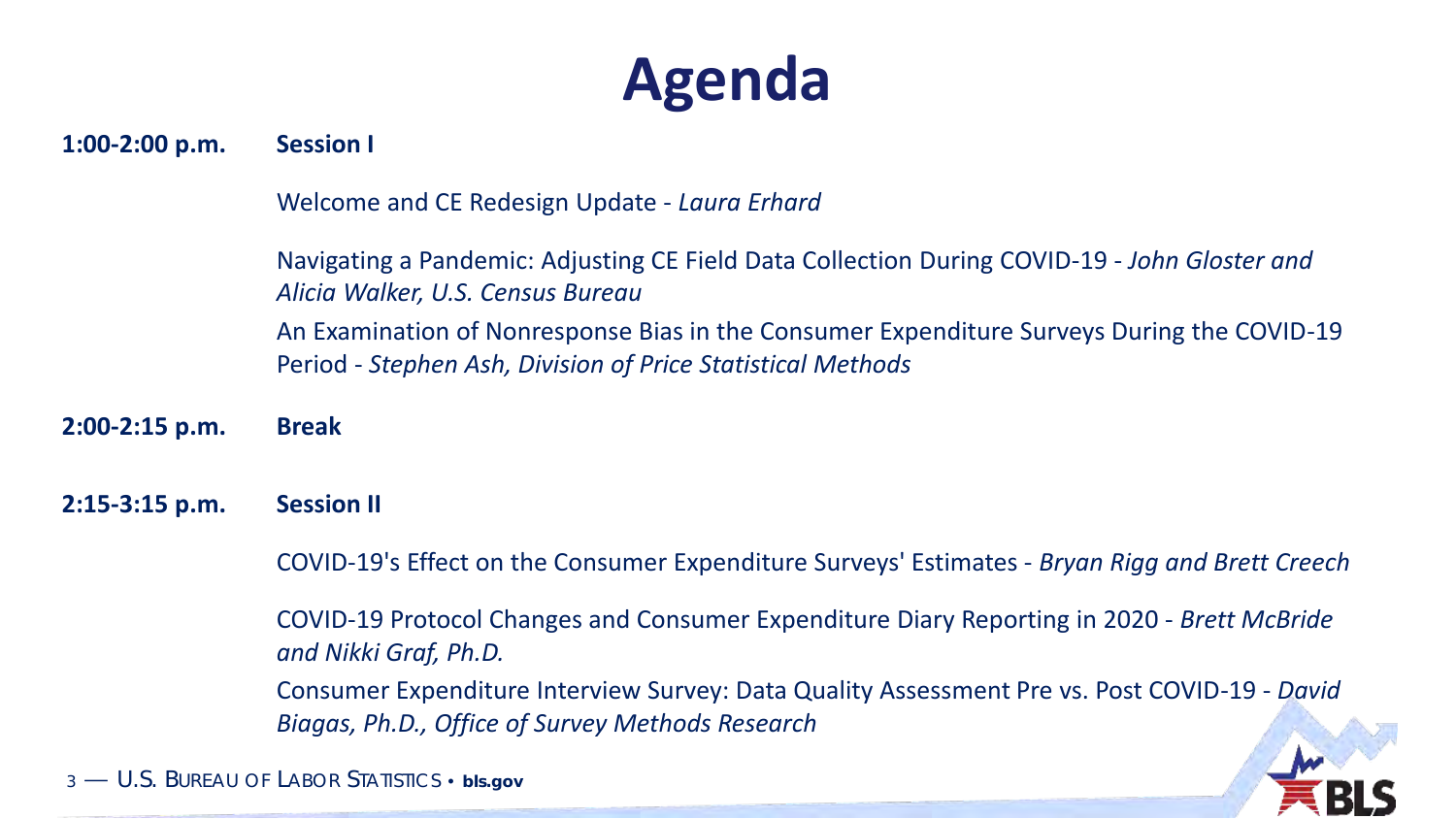# **Consumer Expenditure Survey: Redesign Update**

#### Laura Erhard Survey Methods Symposium July 20, 2021

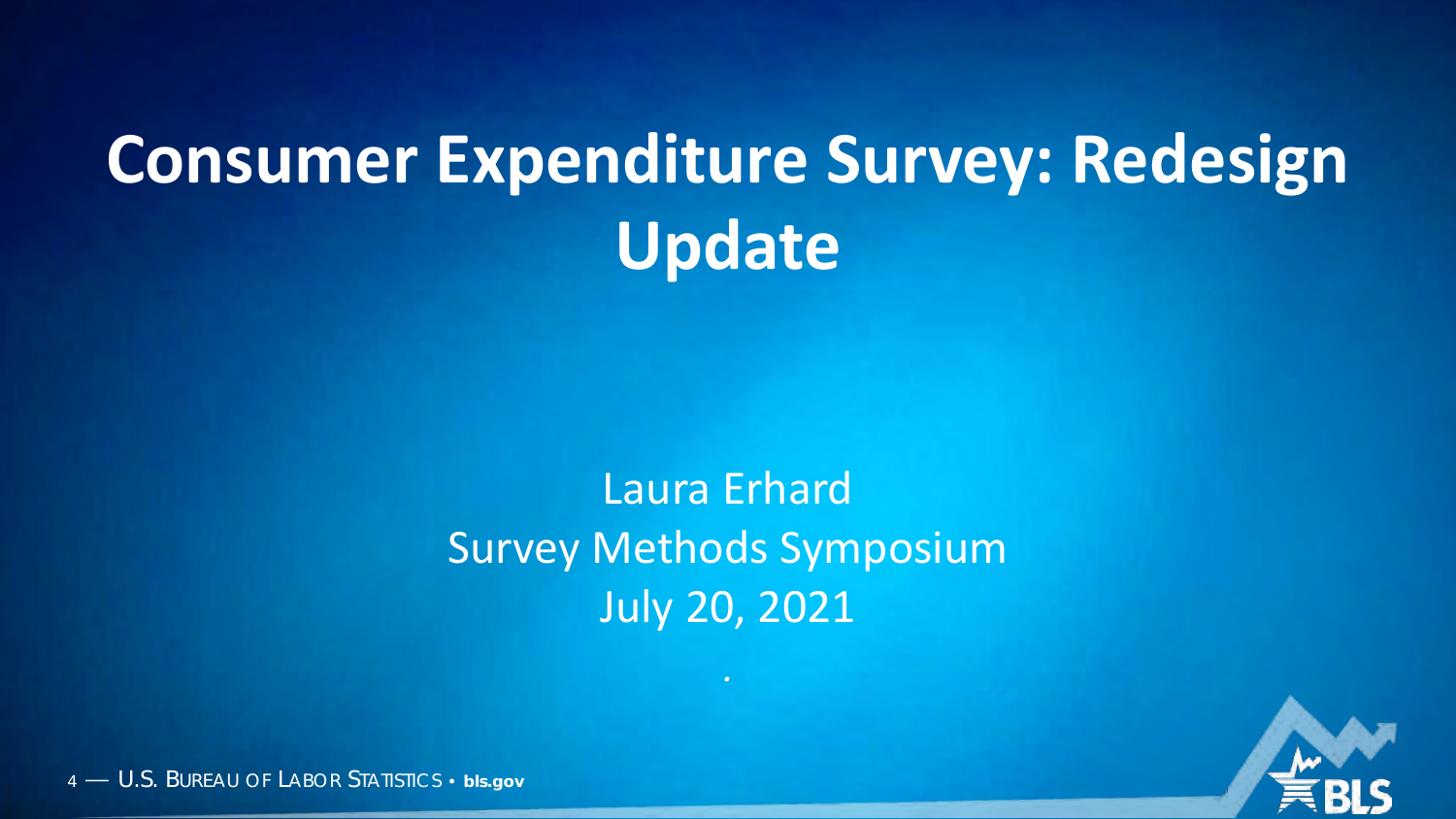# **Outline**

- **Brief overview of CE and the Gemini Redesign project**
- **Results from the online diary test**
- **Updates on the Streamlined Questionnaire**
- **Future research**

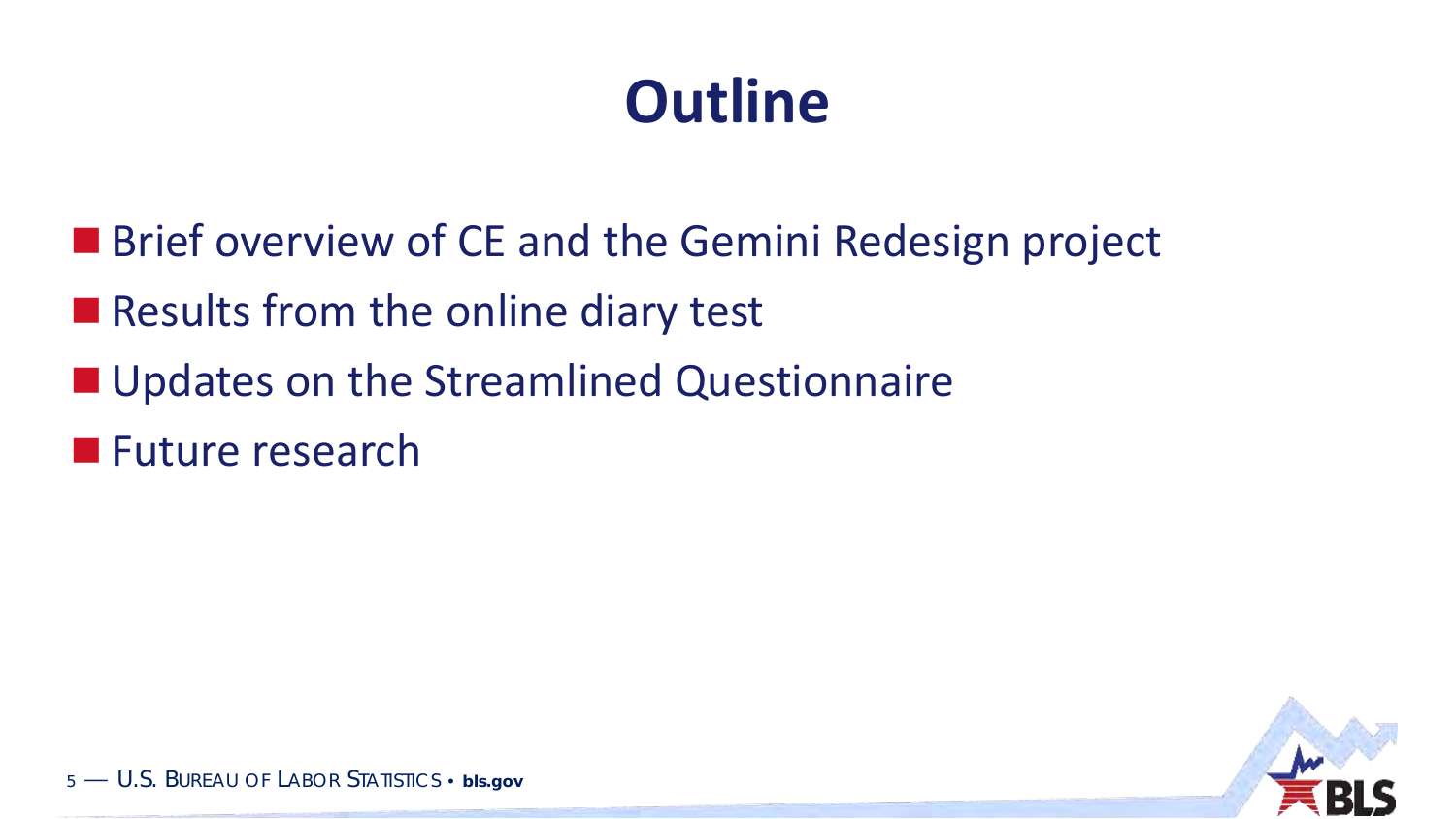#### **Current CE Design**



- 4 waves of personal interviews
- 3 month recall
- Large or recurring expenditures



- 2 one-week household paper\* diaries
- Contemporaneous recall
- Small, frequently purchased items



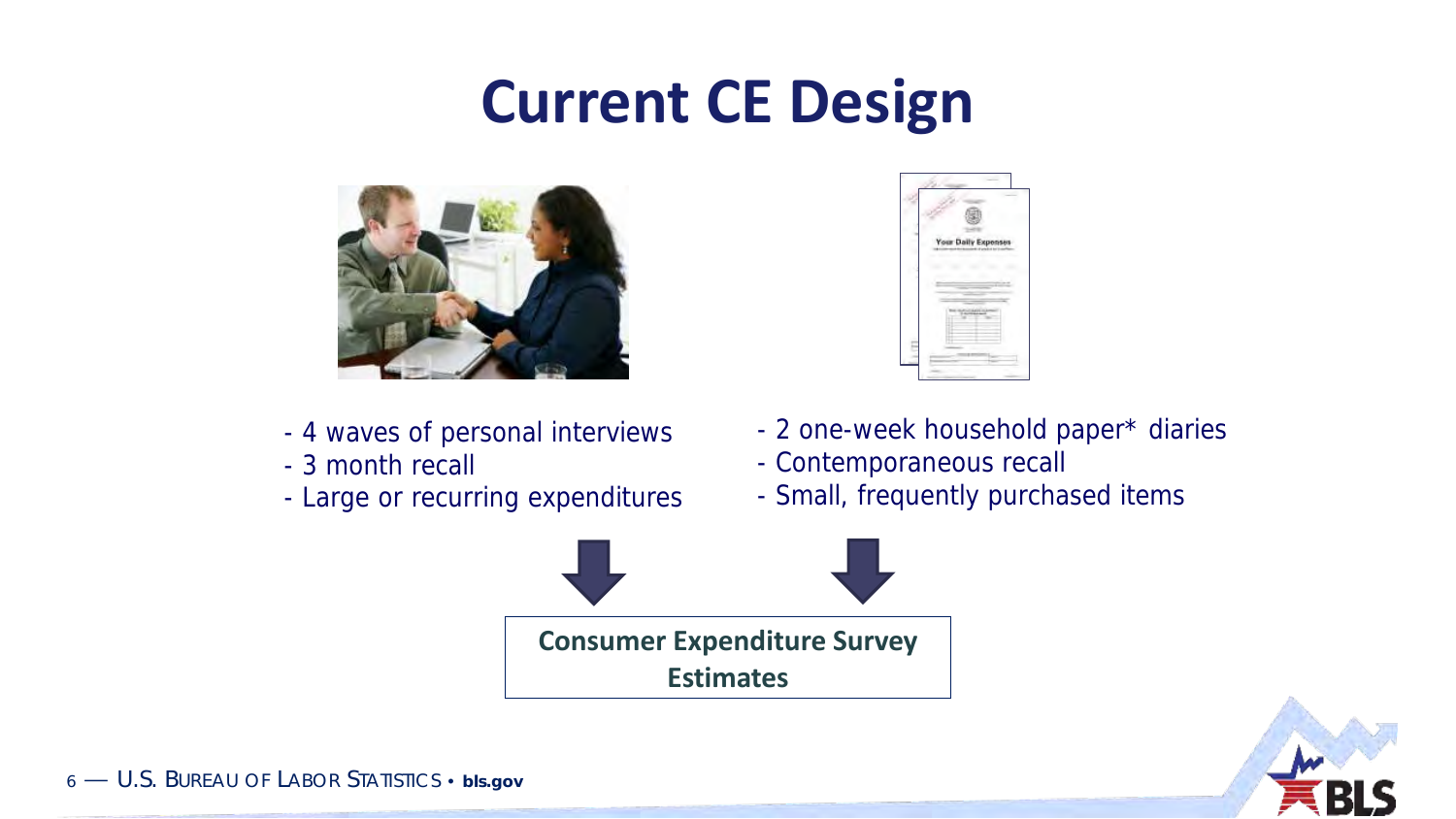#### **Gemini Redesign Plan**



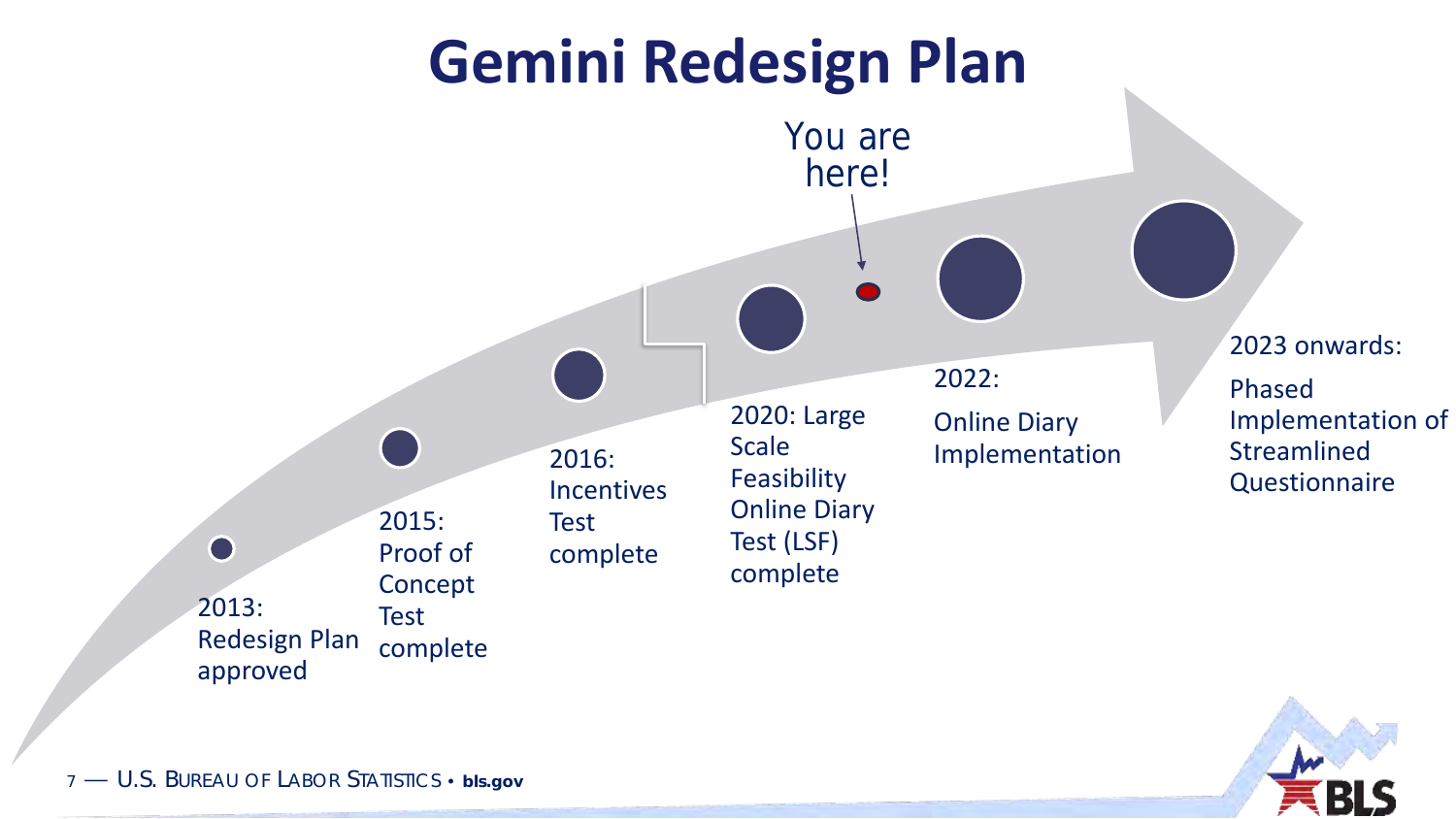# **Design Elements for Implementation**

- **Online diary**
- Streamlined interview (less detailed expenditure categories)
- **Record use**
- Select incentives

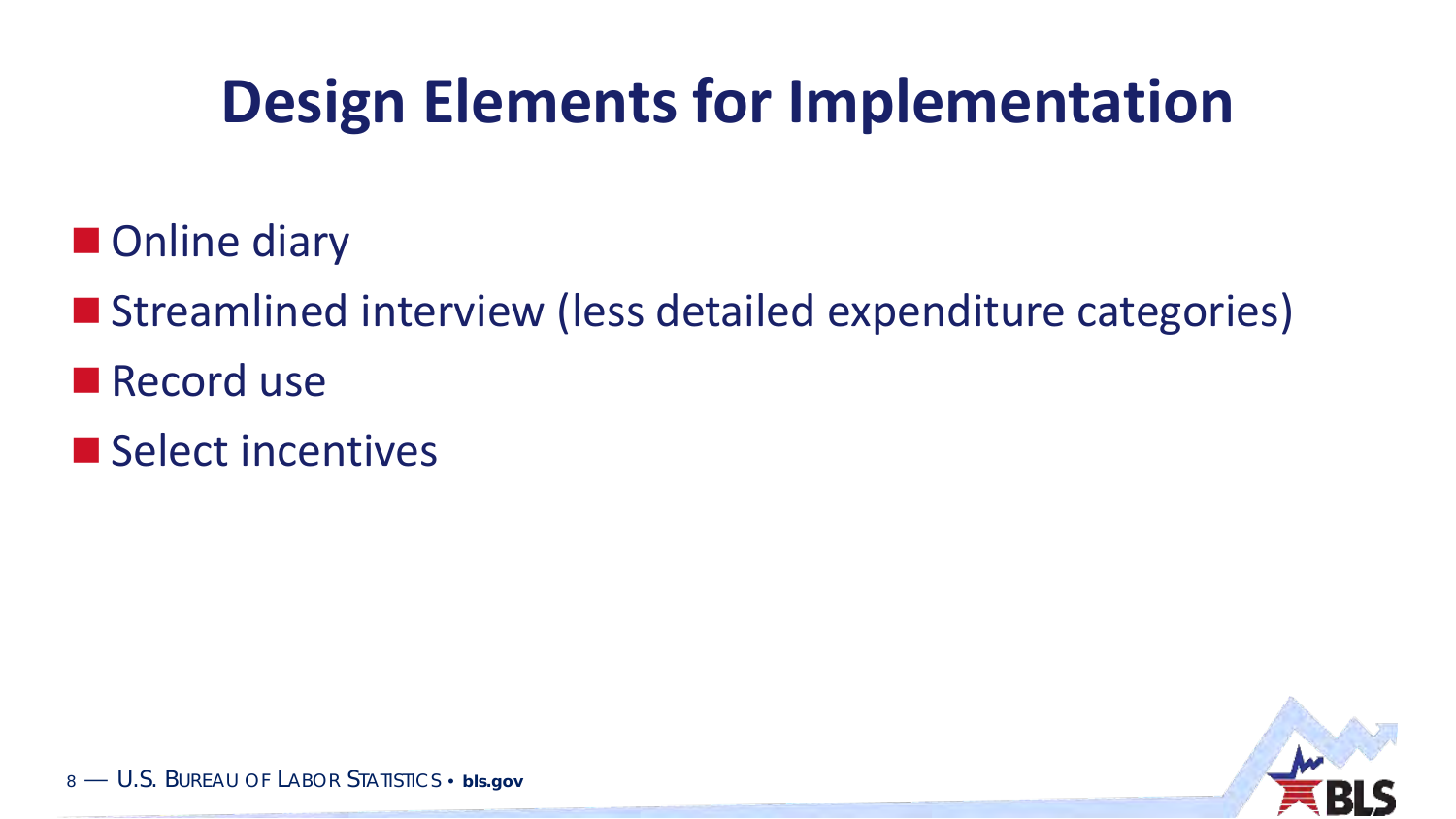#### **Design Elements being Postponed**

- **Single sample design**
- **Two visits per wave**
- **Two waves, a year apart**

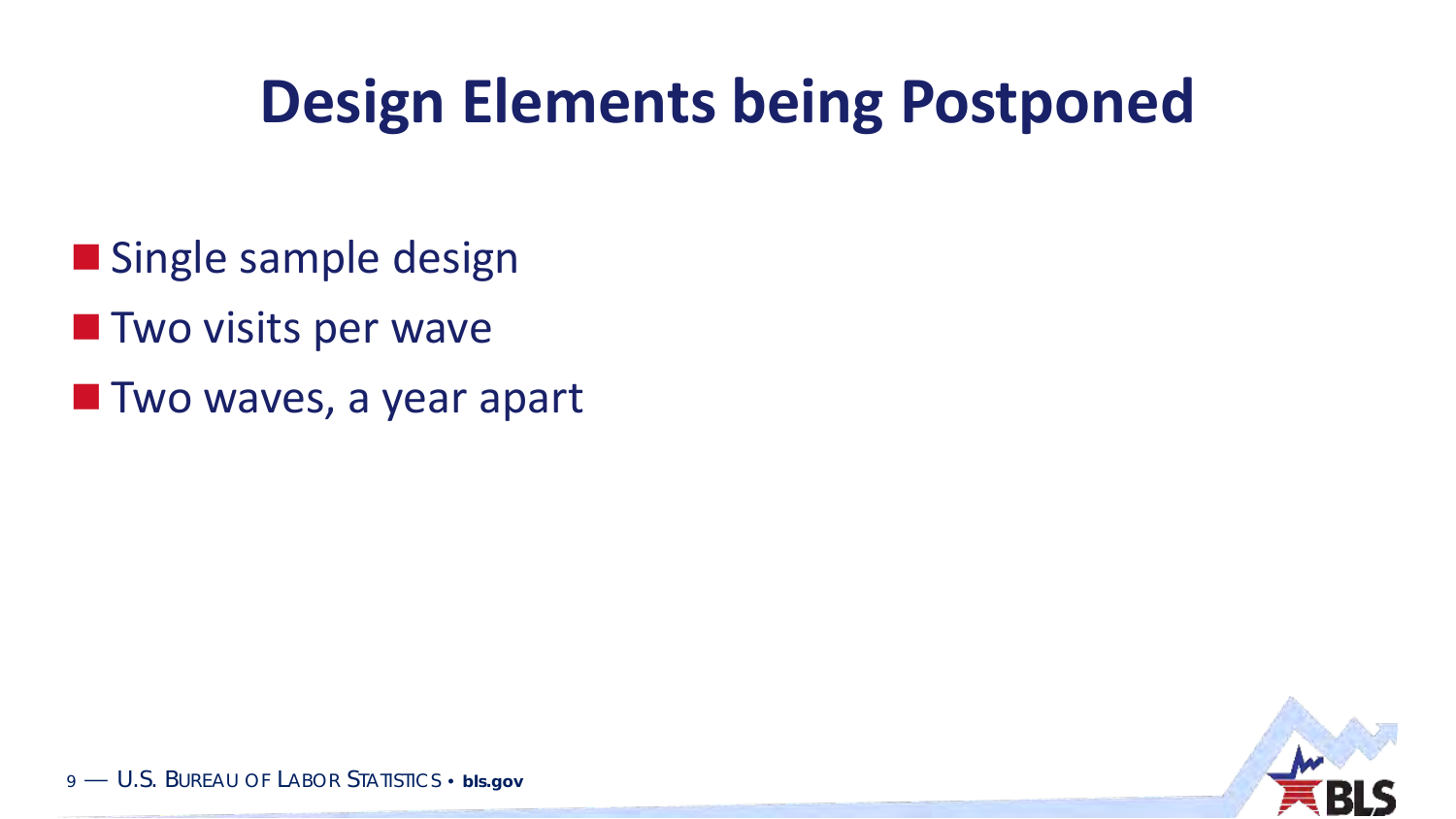#### **Online Diaries**

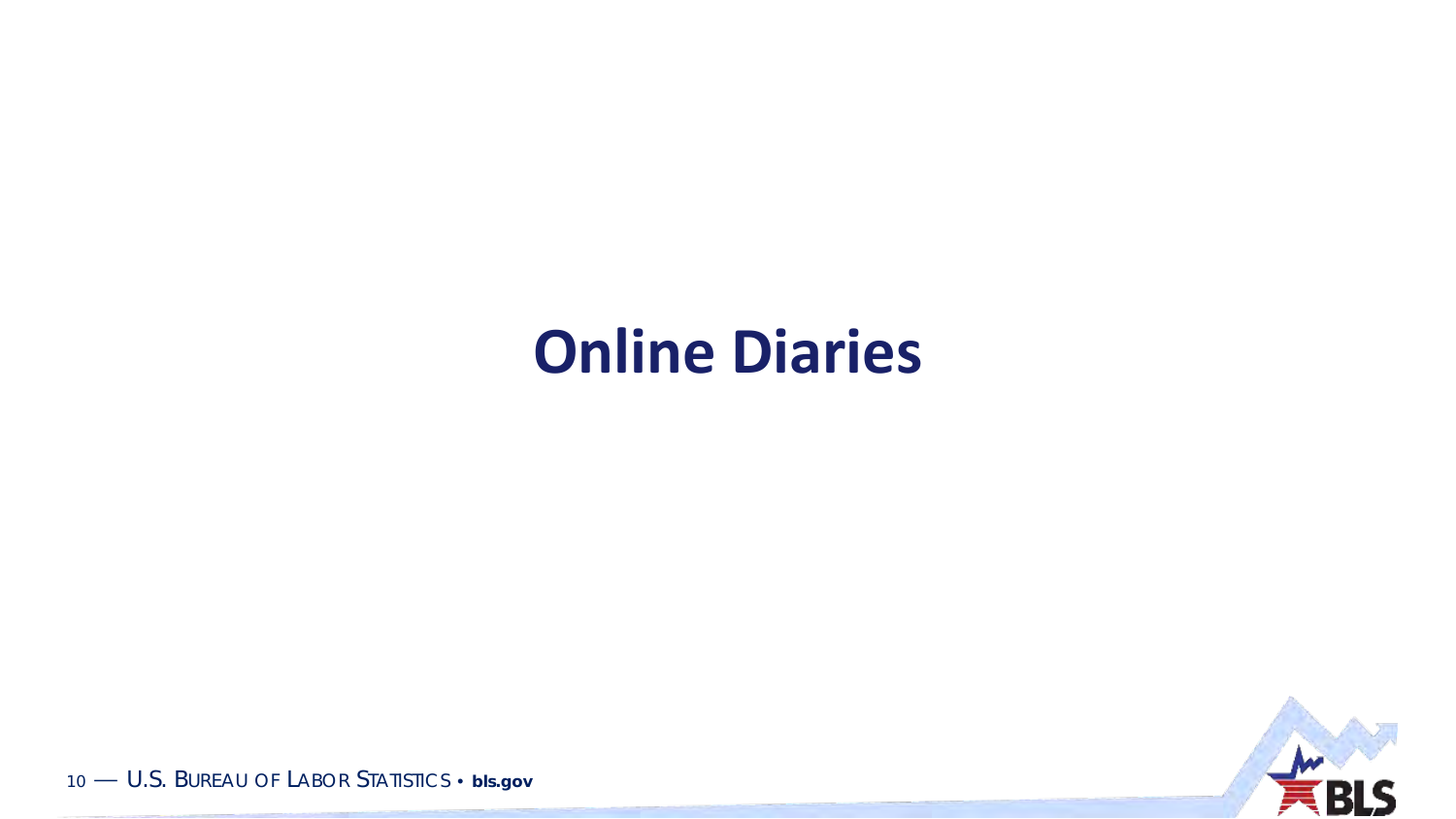# **Online Diary: Large Scale Feasibility Test (LSF)**

- Sample size: 2500 addresses
- Field period: October 2019-April 2020
- **Pre-notification postcard sent out in advance of the advance letter**
- Advance letter with \$5 cash incentive by priority mail for half the sample (incentive experiment)
- Two interviewer visits to household, one for diary placement and one for pickup
- **Push to online diary if the household respondent is eligible based on screening** questions, if they refuse or are ineligible-- they get paper diaries
- Automated email reminders and two calls by interviewer during the diary keeping period to remind respondents to login and enter expenses
- Recall tab in the CAPI instrument for interviewer to record additional expenses reported by respondent at pickup

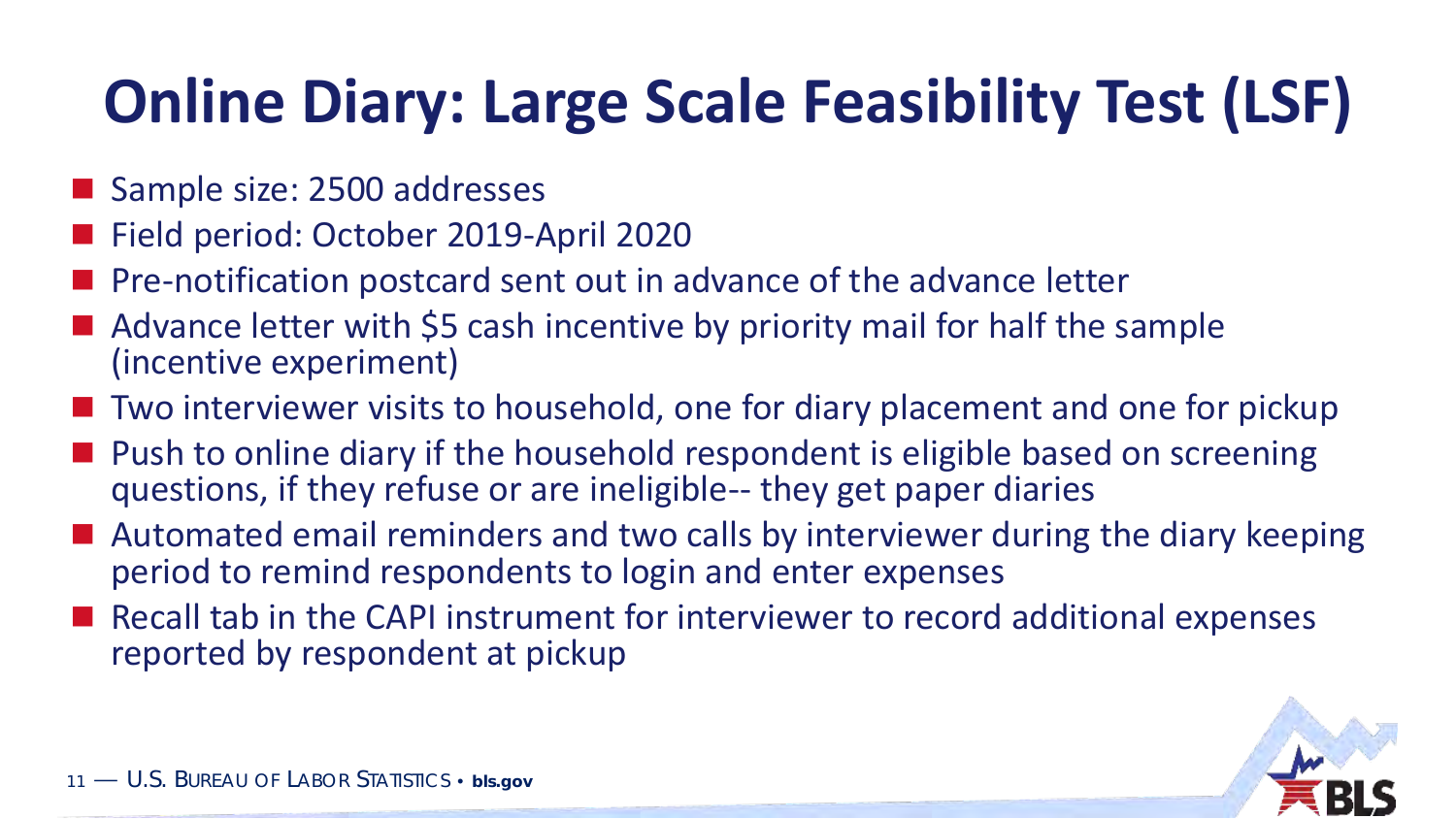#### **Highlights from the analysis**

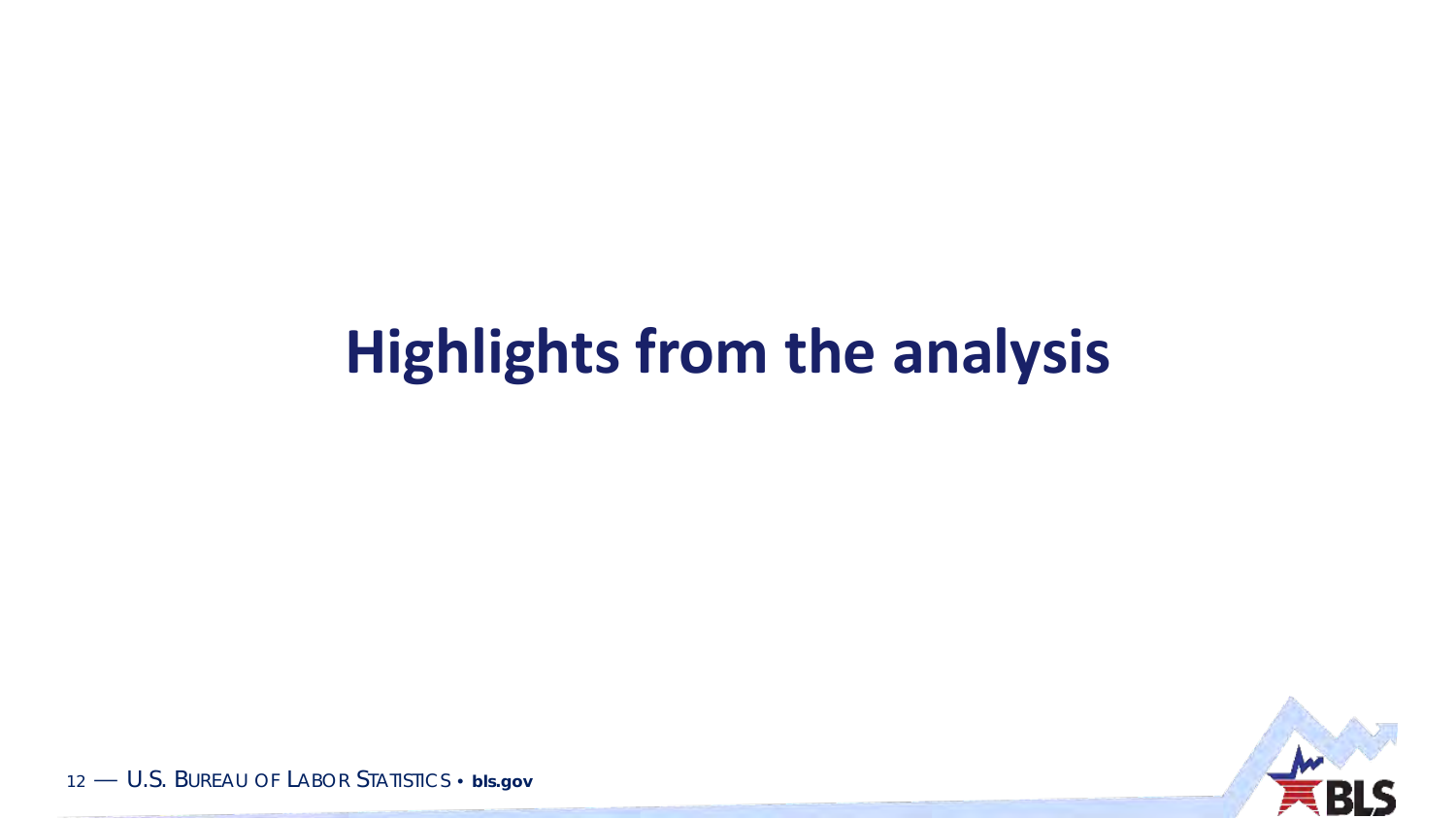# **Summary of LSF results**

- $\blacksquare$  Final LSF response rate was 41.8%, which is lower than the production diary (46.0%)
	- ▶ Potential test effect "Diaries placed too late" (+3.1%)
	- ▶ LSF data had a higher proportion of cases removed due to editing (+2.1%)
- About 37% of the completed diaries were online, the rest were paper
	- ▶ Online respondents were younger, higher education, homeowners, larger households
- Incentive and advance postcards had no impact on response rate
- Mean total expenditure reported was lower than production diary, driven by differences in the "Other" category of expenditures
- **Higher and allocation of expenses in LSF compared to the production diary.**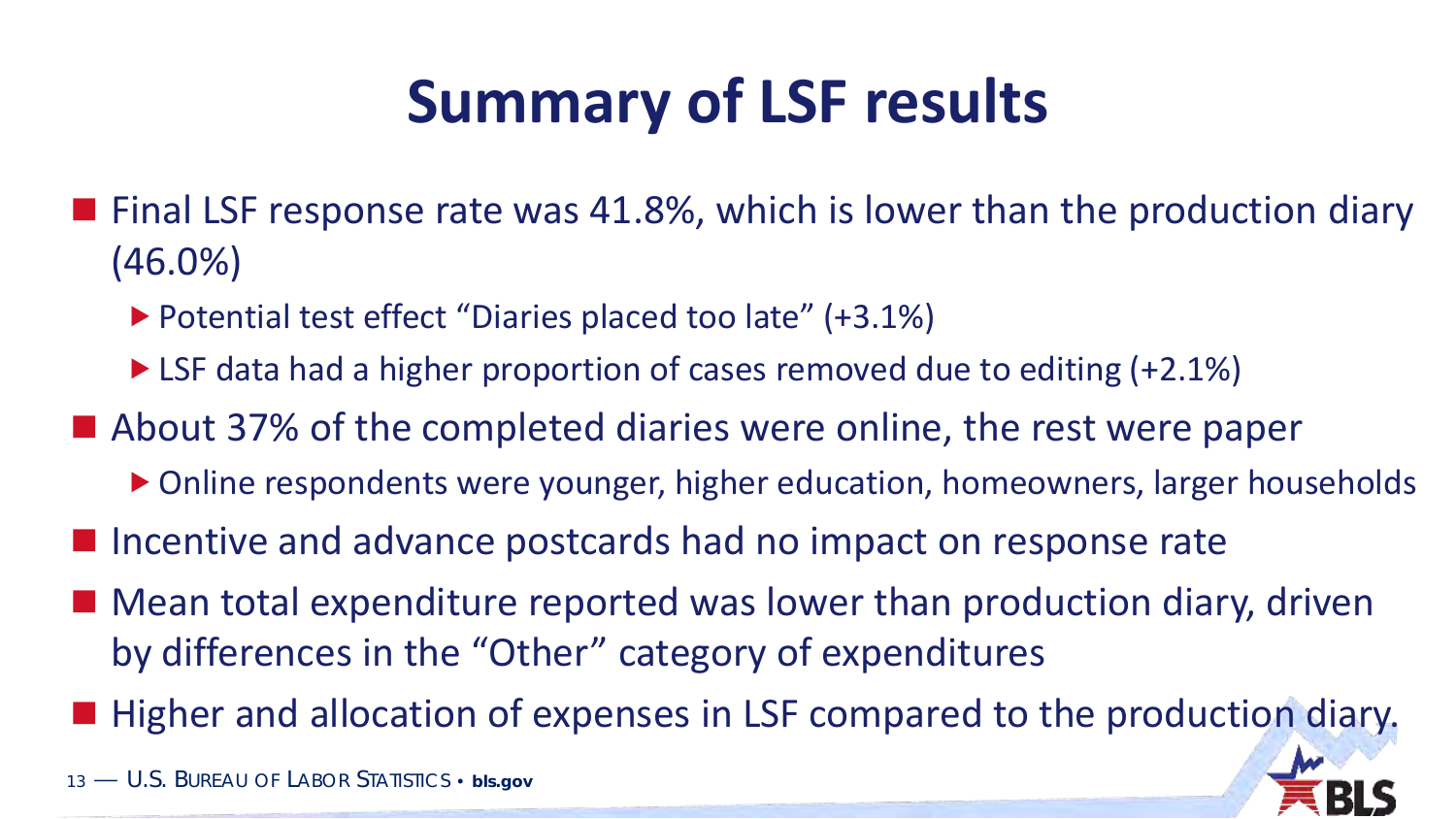# **Recommendations from preliminary analysis**

- **FRs need more training on the online diary; placement and** pickup procedures need to be clarified
- Allow for an explicit option for paper placement for online eligibles in the instrument Access and training for online diary help desk.
- Recall: discuss with Census to find the best way to pick up recall with online diaries
- A printed user guide needed with a flap to gather receipts
- Customizing the username and password may not be needed **Develop better screening for online diary**

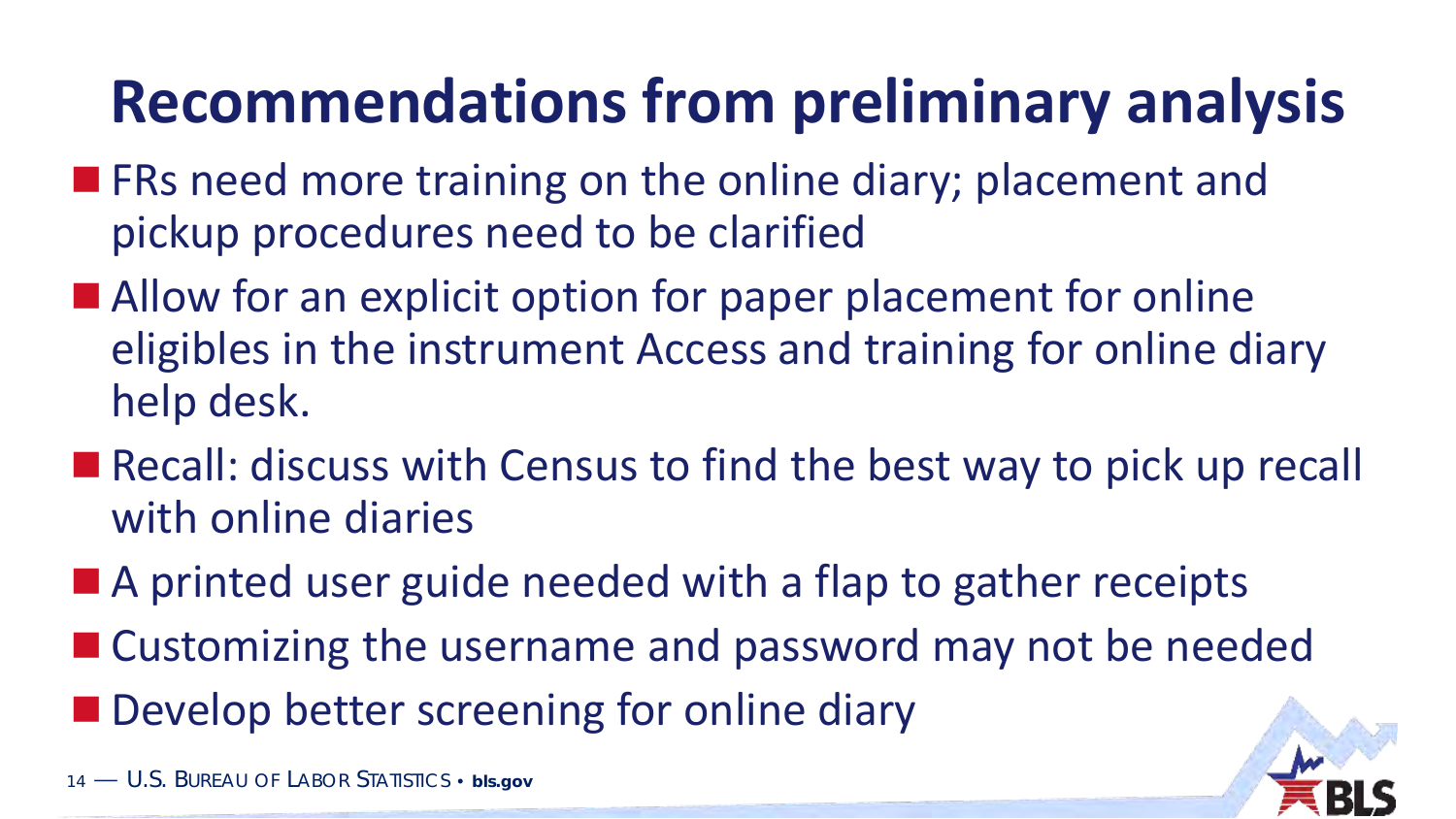# **Online Diary next steps**

- Continued evaluation of differences between production and LSF
- $\blacksquare$  Evaluate the results from the contingency use of the online diary in production
- Recommendations for full implementation protocols
- **Implementation in July 2022**
- Continuous improvement
	- autosuggest feature, prompts, trip based diary
	- more use of receipts
	- **Self-administration test**

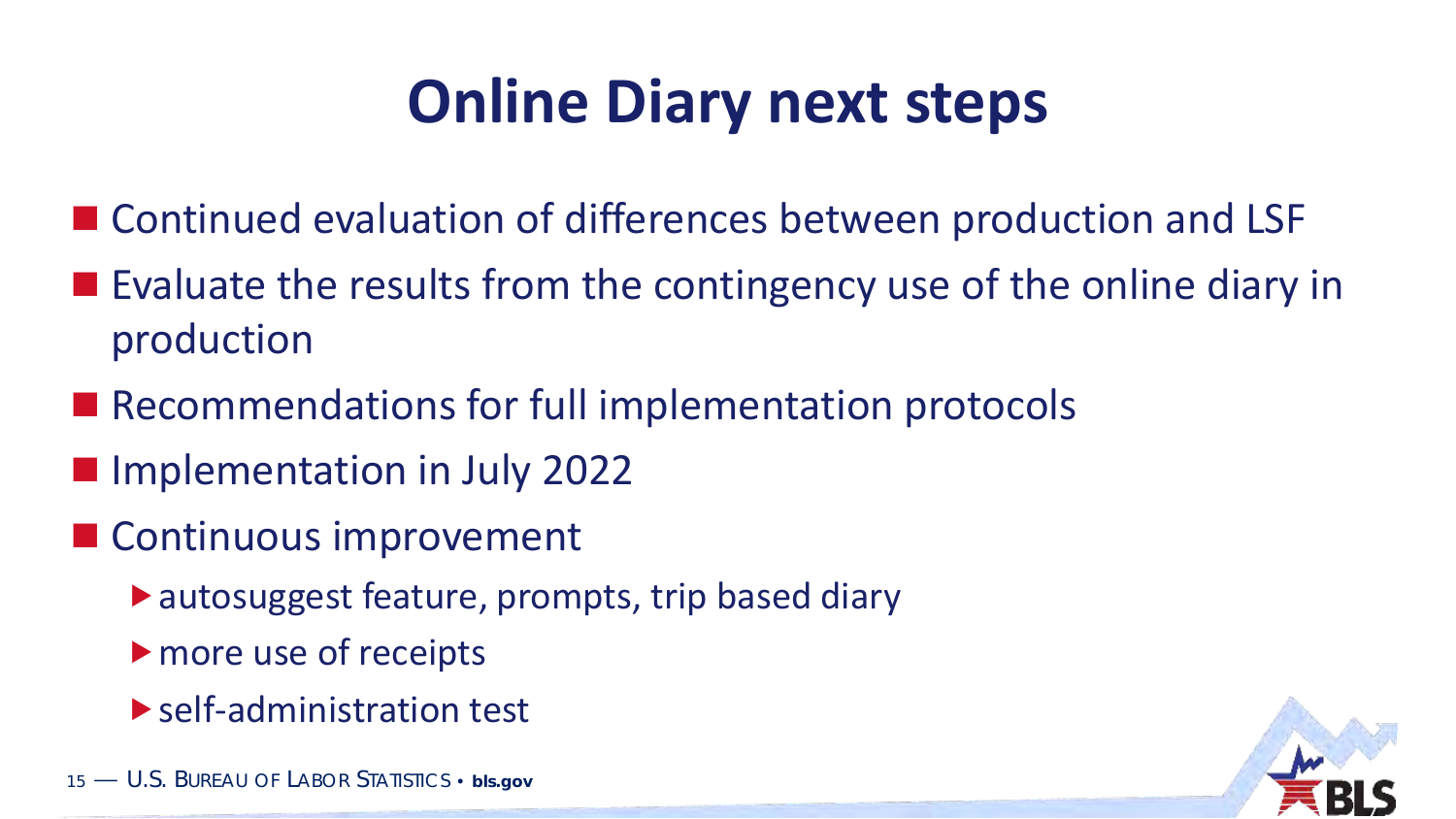#### **Streamlined Questionnaire**

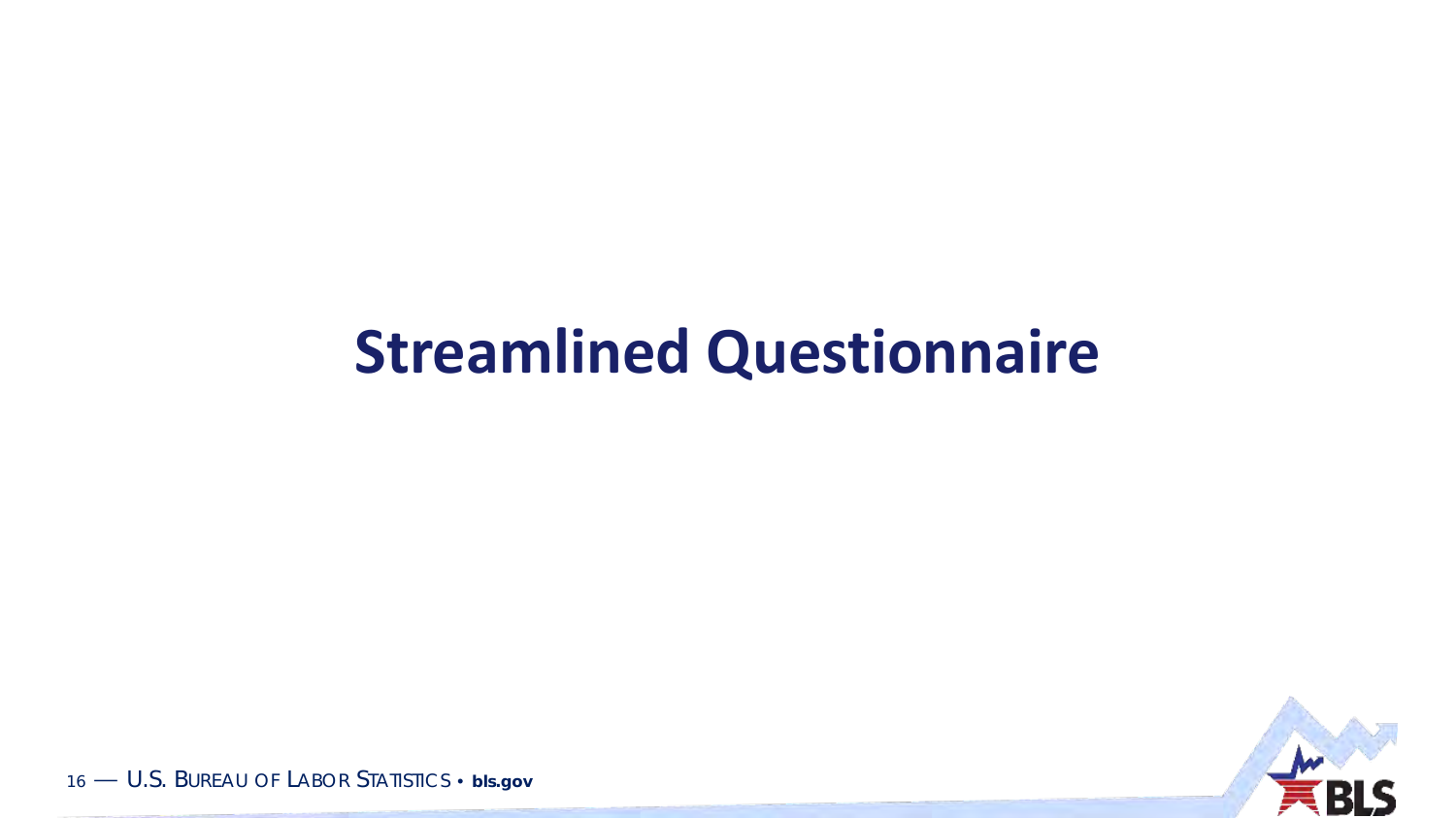#### **Streamlined questionnaire features**

■ Reduce the level of detail: aggregate to the extent possible

■ Records focus: facilitate the use of records, including a records path for certain groups of questions and records incentives

■ Question order/sections: some changes to the order and section organization

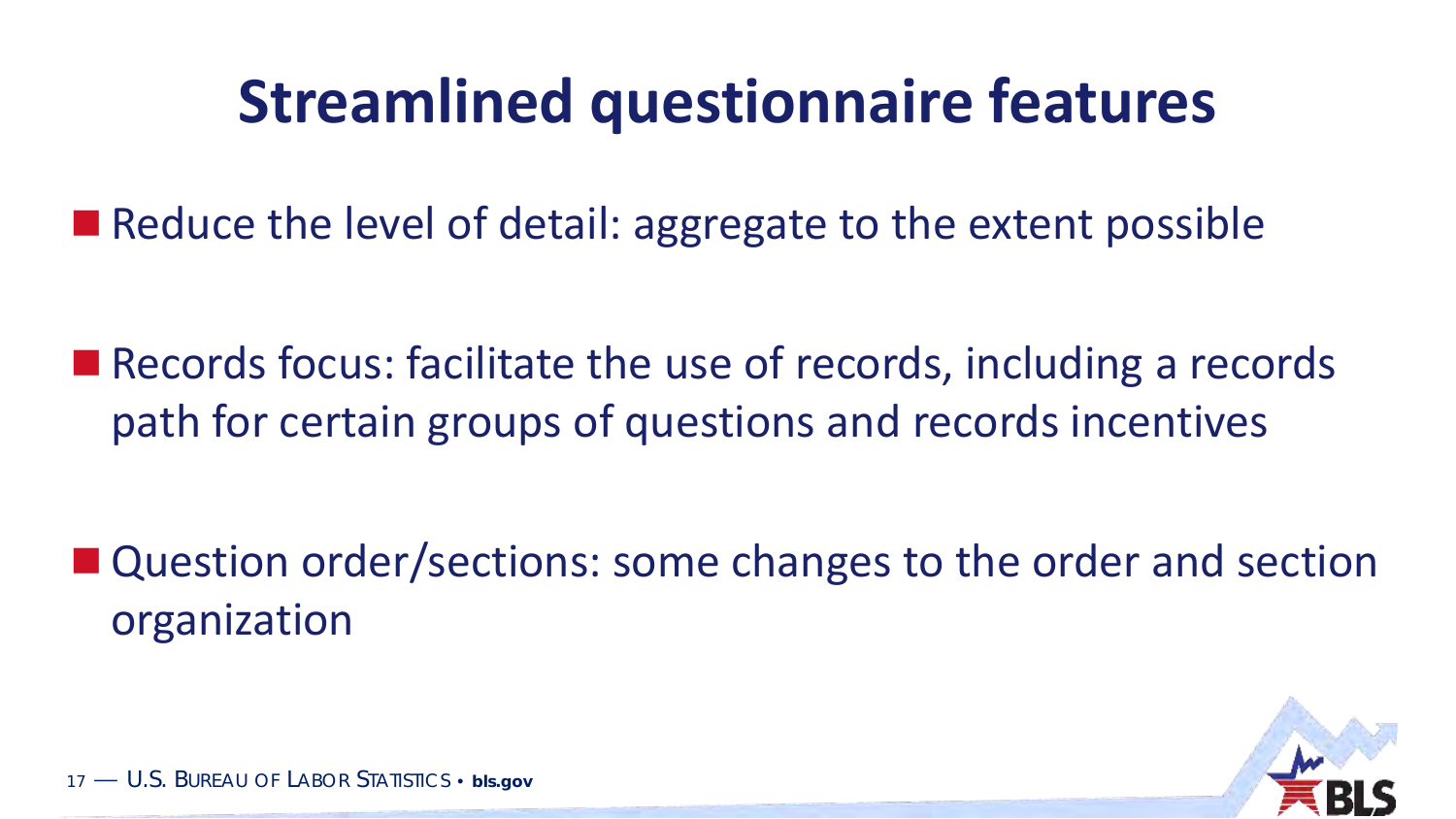#### **CEQ: Streamlined Questionnaire**

- The streamlined CAPI instrument with a record-focus will not be field tested, but will go through cognitive testing and expert review before being put into production in a phased implementation starting in 2023, in conjunction with the development of the revised processing system.
- Major sections with few or no changes will be released in the first phase in 2023 along with the revised processing system for those sections. Requirements for these sections are ready. Sections with more extensive changes will be released in subsequent years.

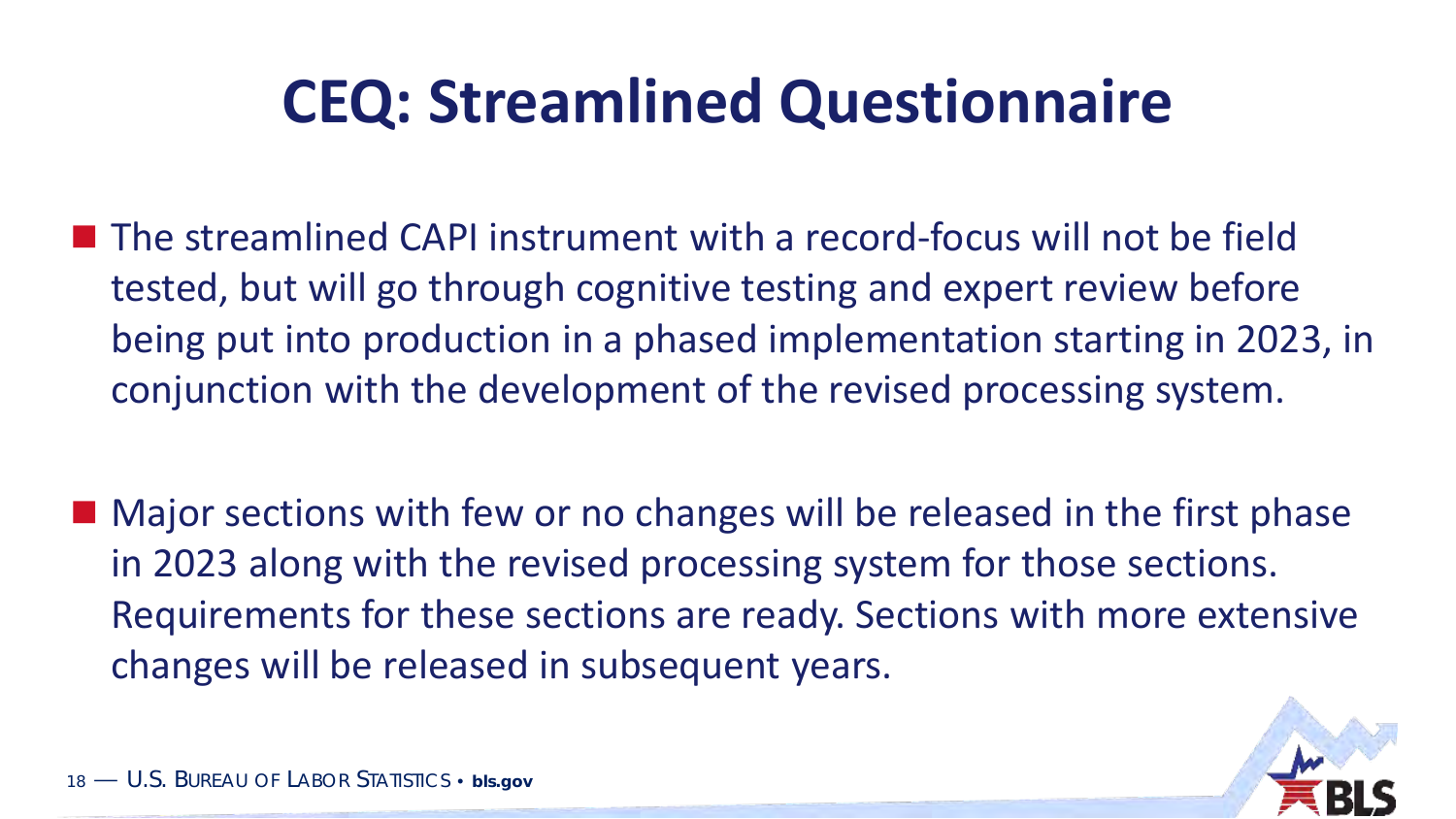#### **Streamlined Questionnaire Sections**

- Demographics (no changes)
- Housing characteristics
- Rented housing
- Owned homes records path
- Utilities and Fuels records path, records emphasis
- Household services
- Home improvement and repairs
- Household furnishings and equipment
- Vehicles records path
- **Transportation**
- Computers and Electronics
- Hobbies, Sports, and Recreation
- Family care and education
- Clothing, jewelry and watches
- Health Insurance records emphasis
- Medical Services and Equipment records emphasis
- Other Insurance records emphasis
- Professional services
- **Trips**
- Events
- **Contributions**
- Expense patterns for selected goods and services
- Extended Recall for outlet data collection
- Work Experience and Income (no changes)
- Assets and Liabilities (no changes)

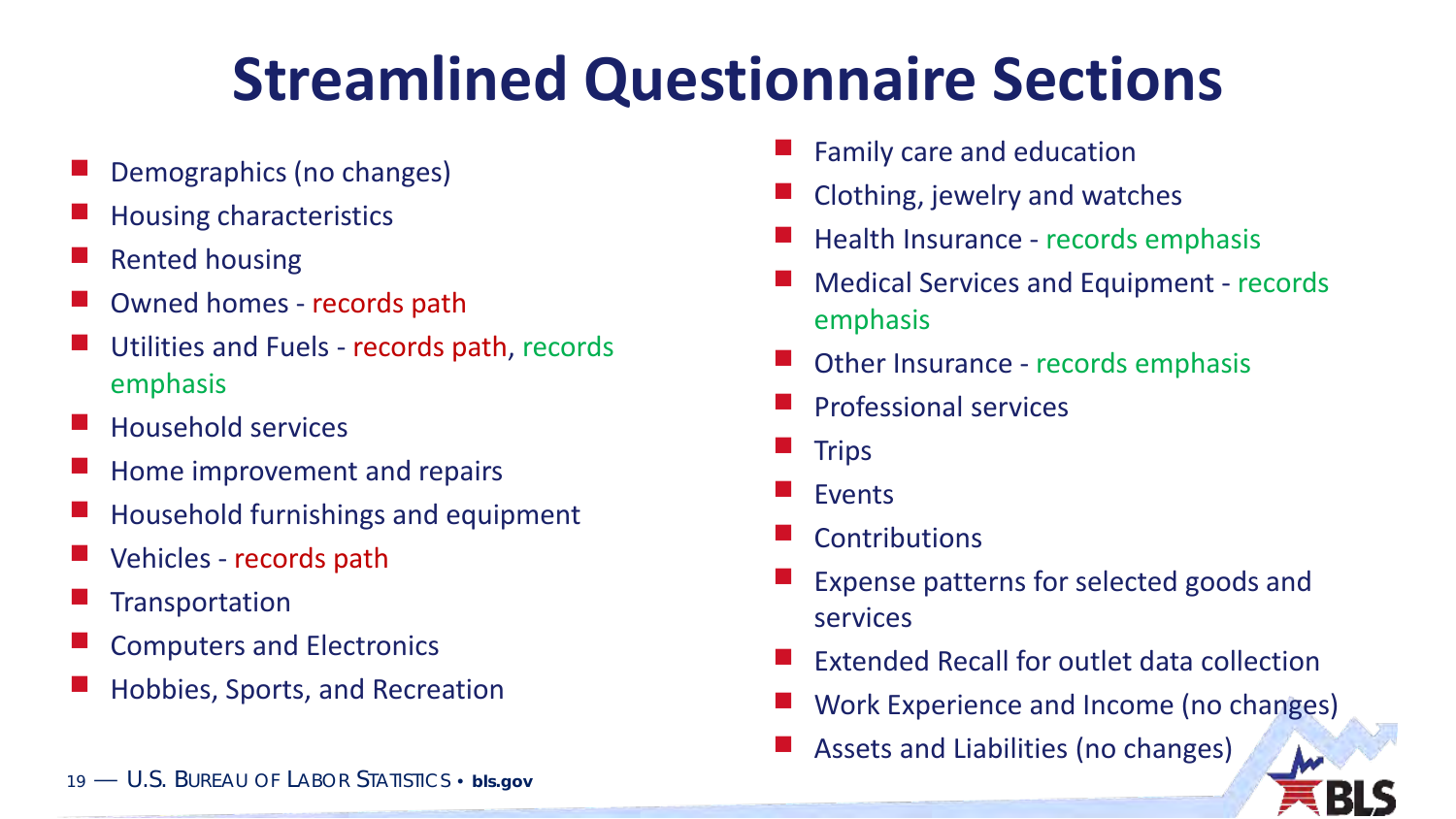# **Streamlined Questionnaire Sections**

- Demographics (no changes)
- Housing characteristics
- Rented housing
- Owned homes records path
- Utilities and Fuels records path, records emphasis
- Household services
- Home improvement and repairs
- Household furnishings and equipment
- Vehicles records path
- **Transportation**
- Computers and Electronics
- Hobbies, Sports, and Recreation
- Family care and education (
	- **April 2023**
- Clothing, jewelry and watches
- Health Insurance records emphasis
- Medical Services and Equipment records emphasis
- Other Insurance records emphasis
- Professional services
- **Trips**
- Events
- **Contributions**
- Expense patterns for selected goods and services **April 2023 April 2023**
	- Extended Recall for outlet data collection
	- Work Experience and Income (no changes)
	- Assets and Liabilities (no changes)

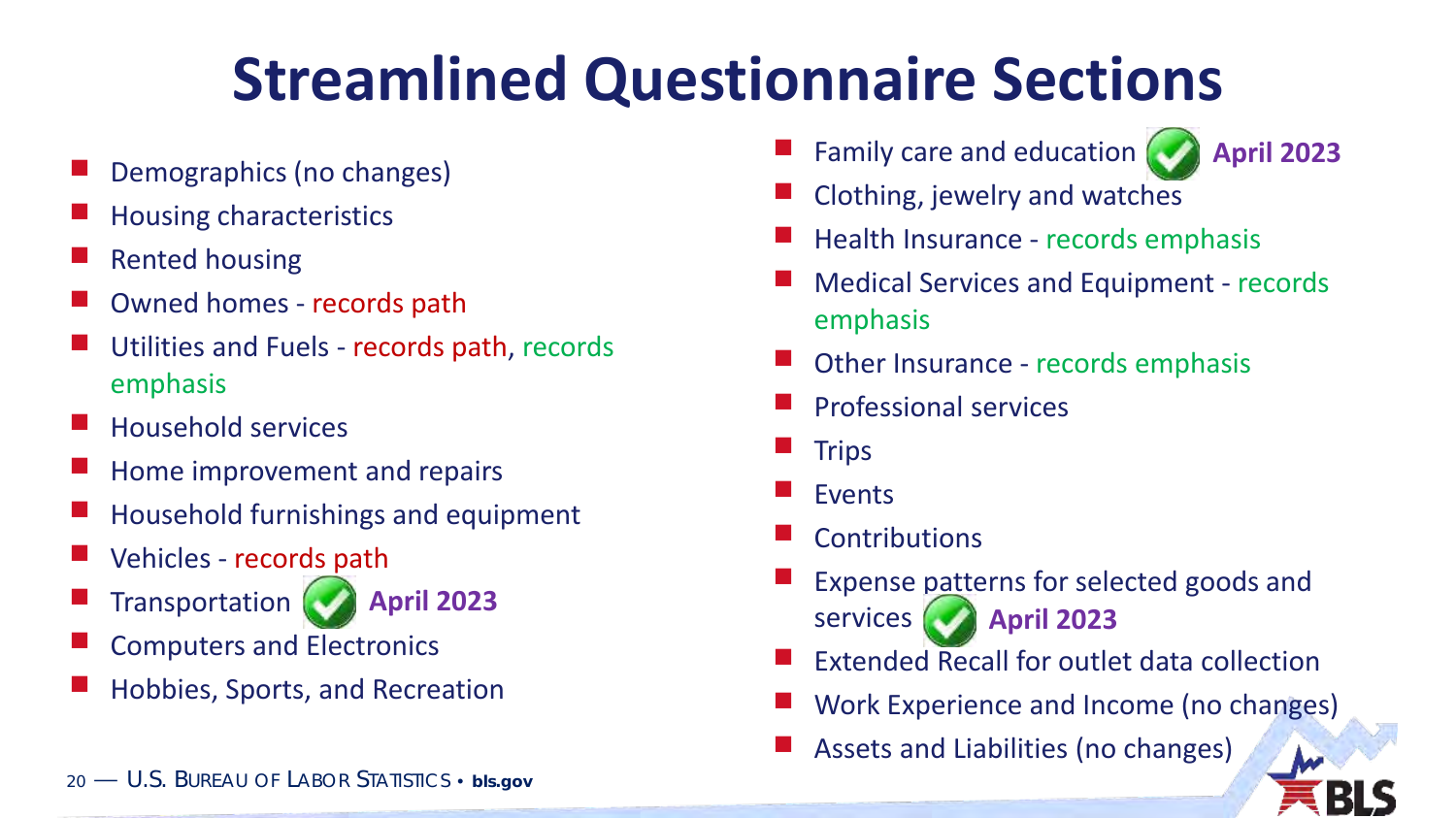# **Streamlined Questionnaire Sections**

- Demographics (no changes)
- Housing characteristics
- Rented housing
- Owned homes records path **… In progress**
- Utilities and Fuels records path, records emphasis **… In progress**
- Household services **… In progress**
- Home improvement and repairs **… In progress**
- Household furnishings and equipment
- Vehicles records path **… In progress**
- Transportation
- Computers and Electronics
- Hobbies, Sports, and Recreation

Family care and education (



- Clothing, jewelry and watches
- Health Insurance records emphasis
- Medical Services and Equipment records emphasis **… In progress**
- Other Insurance records emphasis
- Professional services
- **Trips**
- Events
- **Contributions**
- Expense patterns for selected goods and services **April 2023 April 2023**
	- Extended Recall for outlet data collection
	- Work Experience and Income (no changes)
	- Assets and Liabilities (no changes)

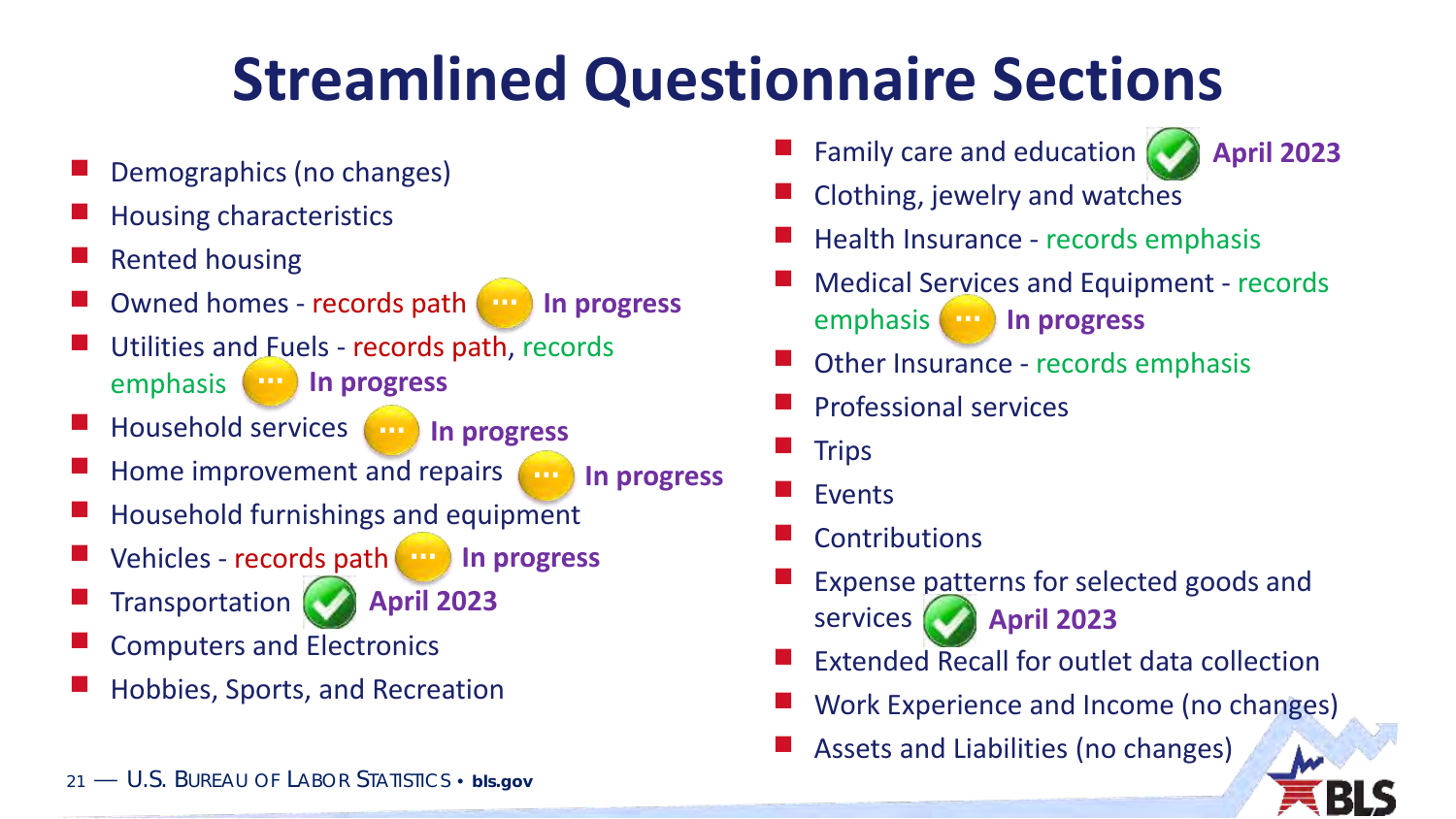# **Upcoming Changes to Interview Survey**

#### **2021:**

■ We have reduced content including replacing detailed clothing questions with fewer high level questions about spending on clothes.

#### **2023: Three sections have major changes**

- A new Family Care and Education section will include questions on childcare, education, school meals, and adult care
- The section on Expense Patterns will include questions on grocery expenses, alcohol and tobacco, food away from home and gifts
- The section on Transportation will include questions on vehicle operating expenses and public transportation

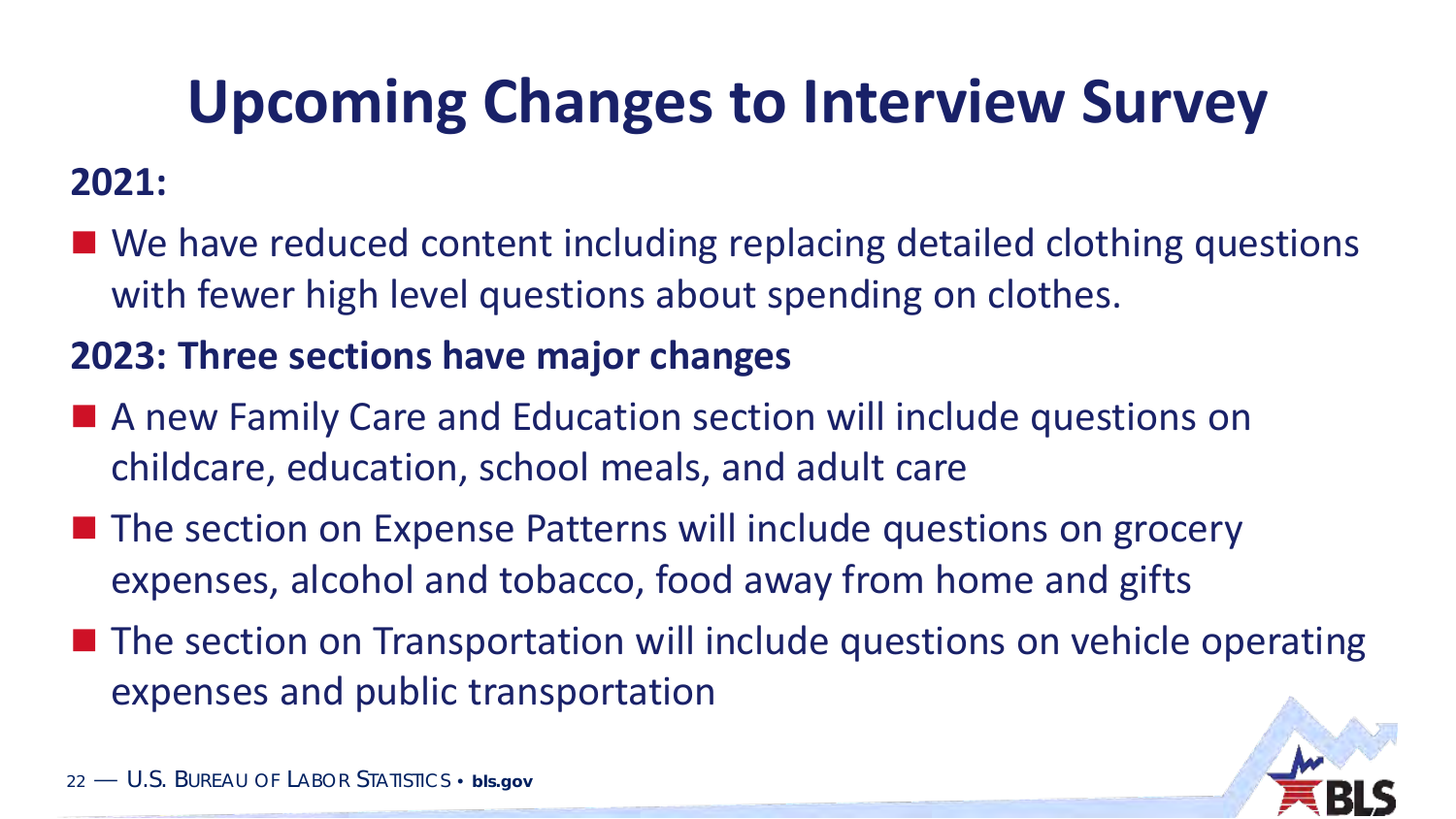

#### https://www.bls.gov/cex/geminiproject.htm